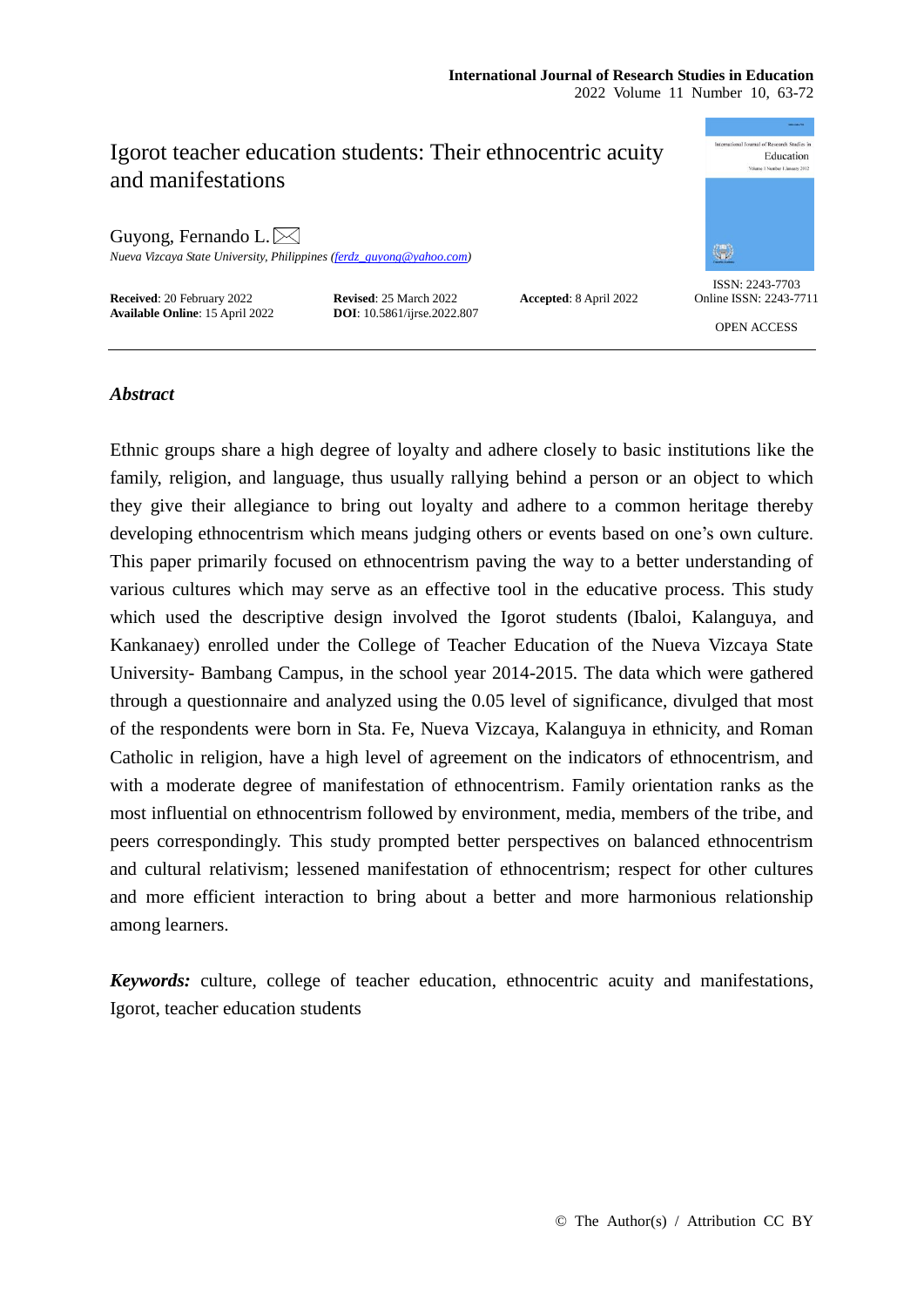# **Igorot teacher education students: Their ethnocentric acuity and manifestations**

#### **1. Introduction**

The Philippines consists of more or less seven thousand (7000) islands inhabited by different groups of people, each one having a distinct culture of his own – language, folkways, beliefs, customs, traditions and values. The minority group of people or ethnic groups, now preferably called indigenous people are likewise scattered in the whole archipelago. An ethnic group is a category of people who are distinct because of cultural characteristics which have been handed down from generation to generation. It is a group that shares a common cultural tradition and a sense of identity. These cultural characteristics refer to language, religion, geographic location, nationality along with distinct customs.

Ethnocentrism is a nearby universal syndrome of attitudes and behaviors. The attitudes include seeing one's own group (the in-group) as virtuous and superior and an out-group as contemptible and inferior. The attitudes also include seeing one's own standards of value as universal. The behaviors associates with ethnocentrism are cooperative relations with the in-group and absence of cooperative relations with the out-group (Levine, 1992 as cited by Axelrod et al., 2003). Membership in an ethnic group is typically evaluated in terms of one or more observable characteristics, such as language, accent, physical features or religion that are regarded as indicating common descent (Kurzban et al., 2001). Ethnocentrism has been implicated not only in ethnic conflict and war, but also consumes choice and voting. In short, ethnocentrism can be in-group favoritism or out-group hostility. Ethnocentrism behavior is defined as cooperation with one's own group, and non-cooperation toward members of other groups. Ethnocentric behavior can emerge from a simple evolutionary model of local competition between individual, without any explicit difference between the evolutionary process for dealing with members of one's own group and the evolutionary process for dealing with members of other groups.

According to Lin and Rances (2003), while ethnocentrism might potentially bring about positive outcome such as patriotism and willingness to sacrifice for one's own group, its negative consequences are obvious in intercultural communication, because individuals with a high level of ethnocentrism tend to misperceive people from other groups and degree of ethnocentrism also creates social distance in interaction among people from different cultures, which makes cross-cultural communication dysfunctional (Gudykunst & Kim 2002). The same authors explain that cultural relativism is the opposite of ethnocentrism. The former views culture as the result of people's attempt to do what is good for them – each group's solutions to the task of survival are as valid as those of others; the latter is the belief that one's own cultured represents the only true and good way and therefore, his own culture is the best. Nonetheless, ethnocentrism has an important and essential function in a society – it develops nationalism and love of country.

The Igorots belong to one of the ethnic groups found in Luzon, but some of them have migrated to Nueva Vizcaya, specifically in Kayapa, Kasibu, Santa Fe and others established their homes in most barangays in the municipalities of Aritao, Dupax del; Sur, and Dupaxdel Norte. They are grouped as Ibalois, Kalanguya and Kankanaey. Embarking on the above concepts and related literatures, the researchers have decided to come-up on this action research with the purpose to define the essence of ethnocentrism among the Igorot students of the College of Teacher Education in Nueva Vizcaya State University – Bambang campus during the second semester, school year 2014-2015.

#### *1.1 Objectives of the Study*

In the College of Teacher Education of the Nueva Vizcaya State University (Bambang campus), there is a good number of Igorot students coming from the three sub-groups. This research intended to discover how these students perceive ethnocentrism, how they manifest ethnocentrism and the constructs that influence the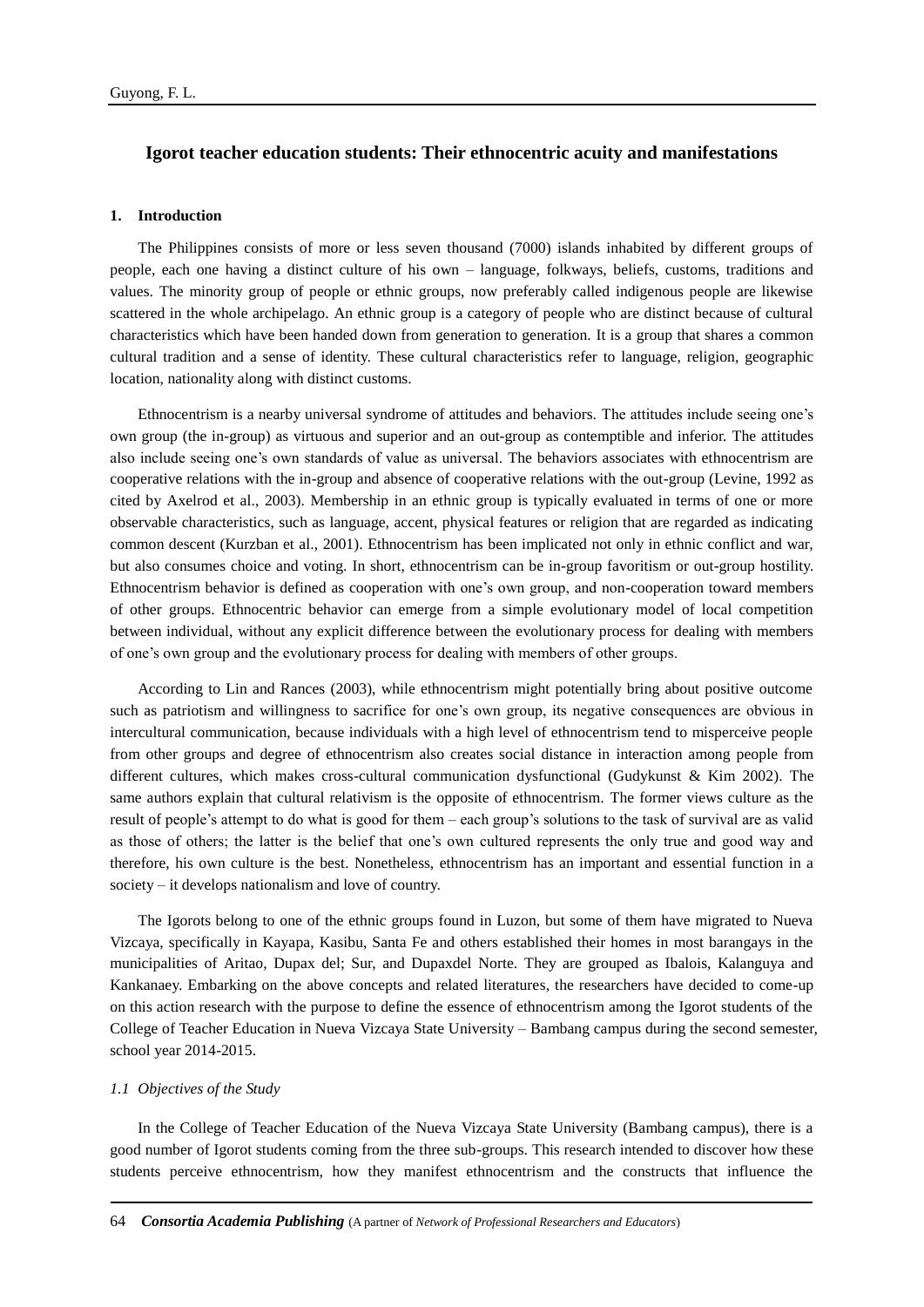intensification of ethnocentrism. Specifically, it answered the following questions:

- $\triangleright$  What is the profile of the Igorot students in the College of Teacher Education in terms of birthplace, ethnic affiliation and religion?
- $\triangleright$  How do the respondents perceive ethnocentrism?
- To what degree do the respondents manifest ethnocentrism?
- $\triangleright$  How do the respondents evaluate the degree of influence that media, family orientation, members of the tribe, peers and environment have on ethnocentrism?

#### **2. Research Methodology**

This action research utilized the descriptive design, employing a four-part structured questionnaire as the main data gathering tool. This method was used since the study intended to describe certain phenomena, and it involved fact-finding or information gathering with analytical interpretation. Descriptive research, the most basic form of research involves the description of the forms, actions and changes overtime of the natural and non-natural phenomena, as well as the description of similarities with other phenomena [\(http://openphd.blogspot.com/2012/01/purpose-of-descriptive research.html\)](http://openphd.blogspot.com/2012/01/purpose-of-descriptive%20research.html).

This undertaking was conducted at the Nueva Vizcaya State University, Bambang Campus, specifically at the College of Teacher Education. The College of Teacher Education is one of the four colleges of the University offering Bachelor in Elementary Education, Bachelor in Secondary Education and Bachelor in Industrial Education. The respondents were 60 Igorot students who were identified through simple random sampling, using the fishbowl technique. Research participants were not subjected to harm in any way whatsoever, rather respect for their dignity was prioritized. The protection of the privacy of research participants as well as an adequate level of confidentiality of the research data was ensured.

To gather data pertinent to the study, a four-part questionnaire was administered to the respondents. Part I elicited information about the respondents' profile, namely, birthplace, ethnic affiliation, and religion. Part II is the Ethnocentrism Scale, adopted from Neuliep and McCroskey (1997) which indicates the respondents' perceptions of ethnocentrism. Part III determines the ways on how the respondents manifest ethnocentricity, and Part IV indicates the influences that intensify ethnocentrism. The respondents were asked to indicate their respondents to every item based on the following scale:

- 4 Strongly Agree
- 3 Agree
- 2 Disagree
- 1 Strongly Disagree

For the qualitative and interpretive measurements, the range below was used

| Degree of<br>Manifestation | Rate | Ranges        | Perception on Ethnocentrism |
|----------------------------|------|---------------|-----------------------------|
| Always                     | 4.00 | $3.25 - 4.00$ | Very High                   |
| Often                      | 3.00 | $2.50 - 3.24$ | High                        |
| Sometimes                  | 2.00 | $1.75 - 2.49$ | Moderate                    |
| Never                      | L.OO | $1.00 - 1.74$ | Low                         |

Initially, the researchers sought permission from authorities concerned to conduct this study among the Igorot students in the College of Teacher Education. After permission was granted, the researchers prepared the research instrument and consulted some experts in research and statistics for their comments and suggestions. After incorporating their comments and suggestions, the respondents were identified and the instrument was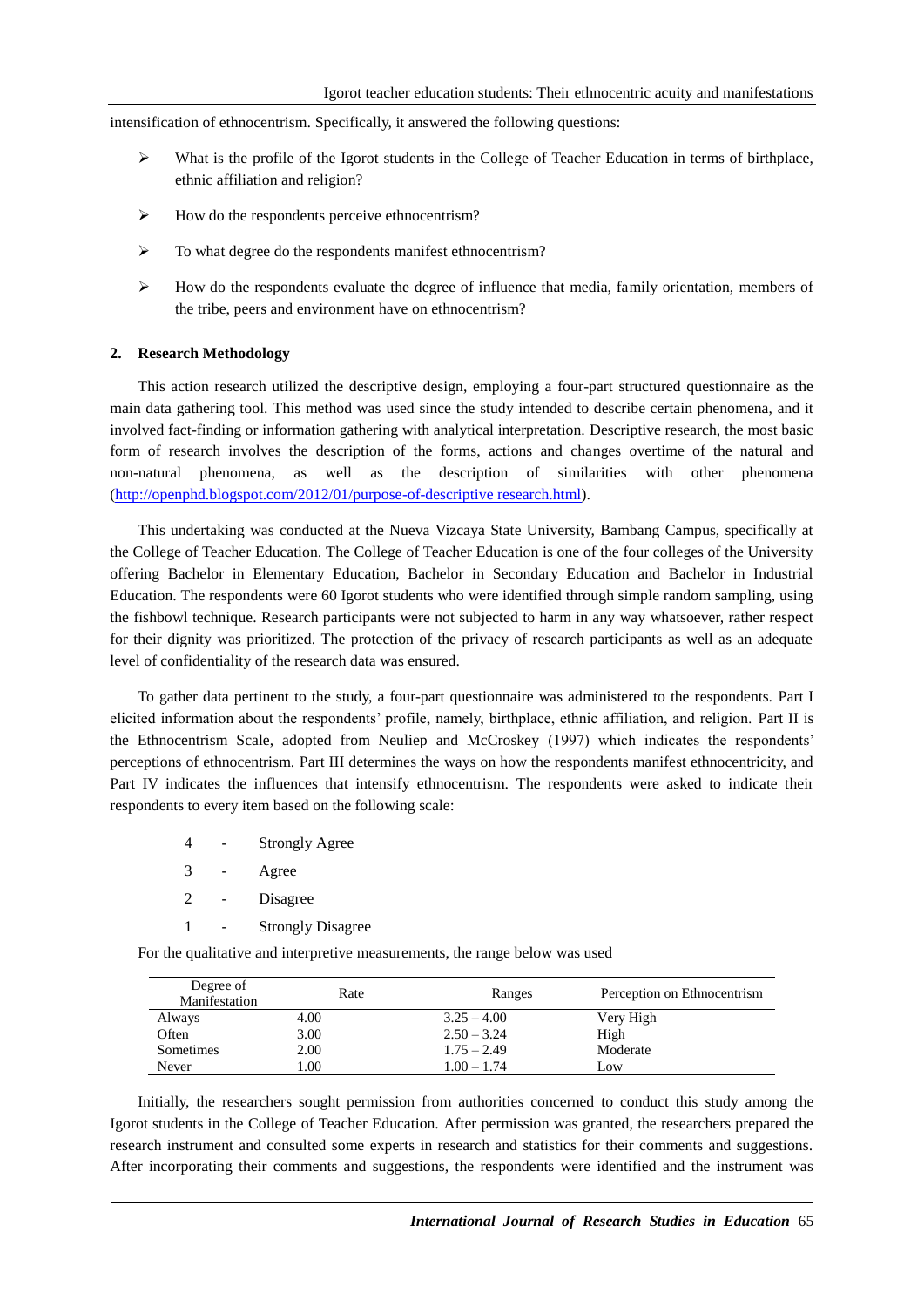administered. After retrieving the instrument, the respondents' responses were tallied, scored, computed and treated statistically using frequency and percentage, mean, and correlation ratio.

# **3. Results and Discussions**

### *3.1 What is the profile of the respondents in terms of birthplace, ethnic affiliation, and religion?*

To answer this problem, frequency and percentage were used; the results are presented in the succeeding tables.

# **Table 1**

| Birthplace      | Frequency | Percentage |
|-----------------|-----------|------------|
| Kasibu          | 19        | 31.67      |
| Sta. Fe         | 20        | 33.33      |
| Kayapa          | 13        | 21.67      |
| Dupax del Norte |           | 6.67       |
| Dupax del Sur   |           | 3.33       |
| Ouirino         |           | 3.33       |
| Total           | 60        | 100.00     |

*Respondents' Profile according to Birthplace*

As reflected in the table, most of the respondents were born in Kasibu slating the frequency of 19 or a percentage share of 31.67%; some 20 or 33.33% of them were born in Sta. Fe; 13 or 21.67 in Kayapa; 4 or 6.67 percent in Dupaxdel Norte; and 2 or 3.33 percent in Dupax del Sur and Quirino. The results shown in table 1 justify that many of the Igorot teacher students of NVSU Bambang were born in Kasibu, Nueva Vizcaya, where large number of the Igorot population are dwelling. Meanwhile, respondents' classification along their ethnicity is shown in table 2. About 18 or 30 percent of the respondents belong to the Ibaloi ethnic group; 23 or 38.33 percent to the Kalanguya; and 19 or 31.67 percent are Kankanaey.

#### **Table 2**

*Respondents' Profile according to Ethnic Affiliation*

| $\cdot$            | $\cdot$<br>$\upsilon$ |            |  |
|--------------------|-----------------------|------------|--|
| Ethnic Affiliation | Frequency             | Percentage |  |
| Ibaloi             | 18                    | 30.0       |  |
| Kalanguya          | 23                    | 38.33      |  |
| Kankanaey          | 19                    | 31.67      |  |
| Total              | 60                    | 100.00     |  |

The findings in table 2 may suggest that many of the Igorot teacher students of the CTE, NVSU Bambang are also affiliated with the Kalanguya ethnic group.

### **Table 3**

| Religion       | Frequency    | Percentage |  |
|----------------|--------------|------------|--|
| Pentecost      | 8            | 13.33      |  |
| Roman Catholic | 23           | 38.33      |  |
| Lutheran       | 17           | 28.33      |  |
| Born Again     | <sub>(</sub> | 10.00      |  |
| <b>Baptist</b> |              | 5.00       |  |
| Methodist      |              | 5.00       |  |
| Total          | 60           | 100.00     |  |

*Respondents' Profile according to Religion.*

The table shows that 23 or 38.33 percent of the respondents are Roman Catholics; 17 or 28.33 percent are Lutherans; 8 or 13.33 percent belong to the Pentecost Church; 6 or 10 percent are Born Again Christians; 3 or 5 percent each are Baptists and Methodists. This finding reflects the diversity of the Igorots in terms of religion.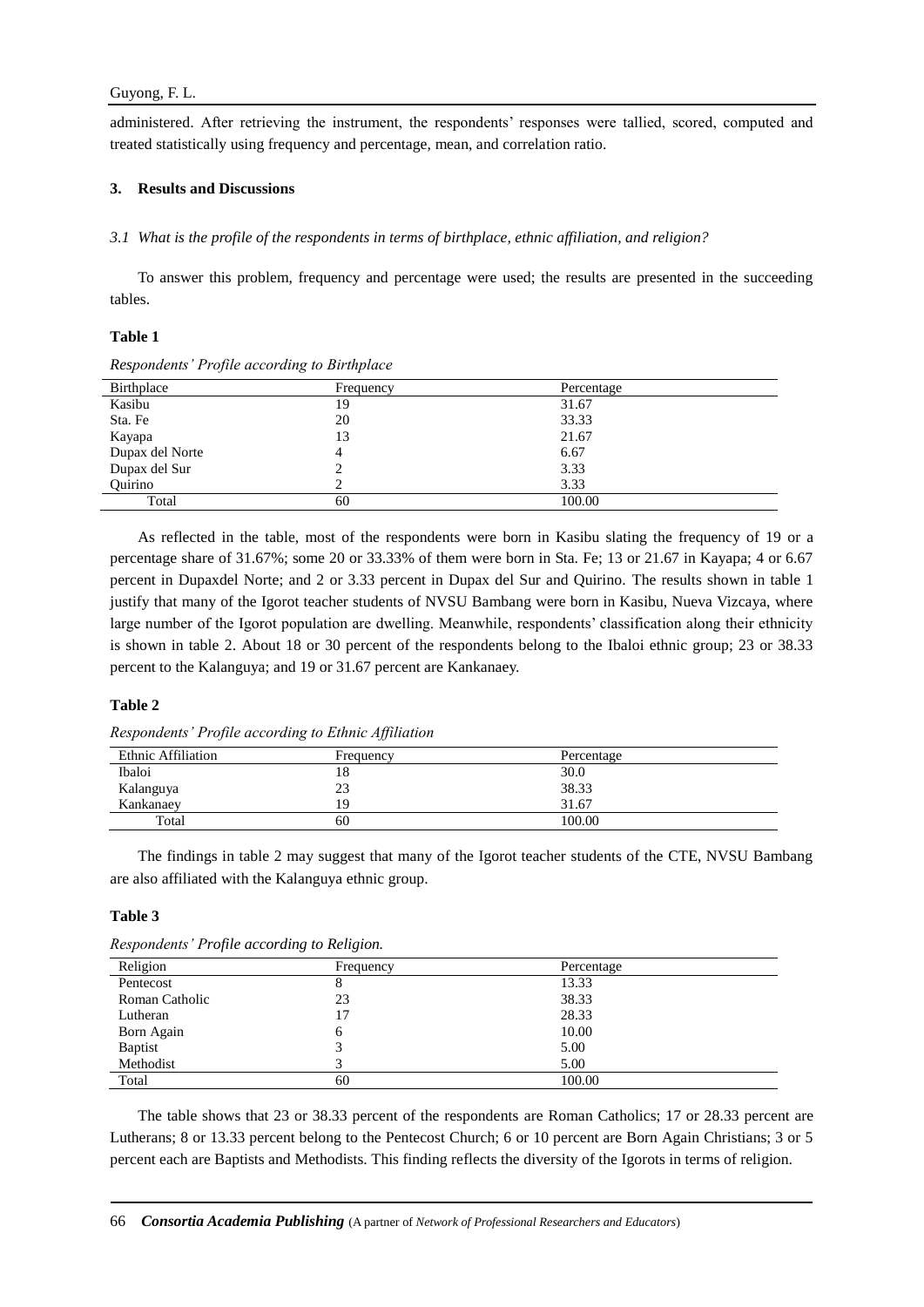#### *3.2 How do the respondents perceive ethnocentrism?*

To determine the respondents' perceptions of ethnocentrism, their reactions to each of the items in the Ethnocentrism Scale were recorded. Table 4 shows the results of the respondents' point-of-view benchmarking an overall mean of 2.99, which means that they have high perception on the concept of ethnocentrism. .

## **Table 4**

*Respondents' Perceptions of Ethnocentrism*

| Items                                                                     | Mean | Remarks               |
|---------------------------------------------------------------------------|------|-----------------------|
| Most other tribes are backward compared to my tribe.                      | 2.45 | Disagree              |
| My tribe should be the role model for other tribes here in the region.    | 2.97 | Agree                 |
| People from other tribes act strangely when they socialize with my tribe. | 2.67 | Agree                 |
| Lifestyle in other tribes is just as valid as those in my tribe.          | 2.88 | Agree                 |
| Other tribes should try to be more like my tribe.                         | 2.40 | Disagree              |
| I am not interested in the customs of other tribes.                       | 1.75 | Disagree              |
| People in my tribe could learn a lot from other tribes.                   | 3.03 | Agree                 |
| Most people from other tribes just do not know what is good for them.     | 2.30 | Disagree              |
| I respect the values and customs of other tribes.                         | 3.72 | <b>Strongly Agree</b> |
| Other tribes are smart to look up to our tribe.                           | 2.77 | Agree                 |
| Most people would be happier if they lived like the people in my tribe.   | 2.68 | Agree                 |
| I have many friends from different tribes.                                | 3.43 | Agree                 |
| People in my tribe have just about the best lifestyles of anywhere.       | 2.77 | Agree                 |
| Lifestyles in other tribes are not as valid as those in my tribe.         | 2.50 | Agree                 |
| I am very interested in the values and customs of other tribes.           | 3.25 | Agree                 |
| I apply my values when judging people who belong to other tribes.         | 2.95 | Agree                 |
| I see people who are similar to me as virtuous.                           | 2.85 | Agree                 |
| I do not cooperate with people from other tribe.                          | 1.63 | Disagree              |
| Most people in my culture just do not know what is good for them.         | 1.63 | Disagree              |
| I do not trust people who do not belong to my tribe.                      | 1.57 | Disagree              |
| I dislike interacting with people from different tribes.                  | 1.40 | Strongly<br>Disagree  |
| I have little respect for the customs of other tribes.                    | 2.17 | Disagree              |
| Overall Mean                                                              | 2.99 | High                  |

It can be gleaned from the table that the respondents "strongly agree" that they respect the values and customs of other tribes ( $\bar{x}$ =3.72); They "agree" that their tribe should be the role model for other tribes here in the region ( $\bar{x}$ =2.97); people from other tribes act strangely when they socialize with their tribe ( $\bar{x}$ =2.88); people in their tribe could learn a lot from other tribes ( $\bar{x}=3.03$ ); other tribes are smart to look up to their tribe ( $\bar{x}=2.77$ ); most people would be happier if they lived like the people in their tribe ( $\bar{x}$ =2.68); they have many friends from different tribes ( $\bar{x}$ =3.43); people in their tribe have just about the best lifestyles of anywhere ( $\bar{x}$ =2.77); lifestyles in other tribes are not valid as those in their tribe  $(\bar{x}=2.5)$ ; they are very interested in the values and customs of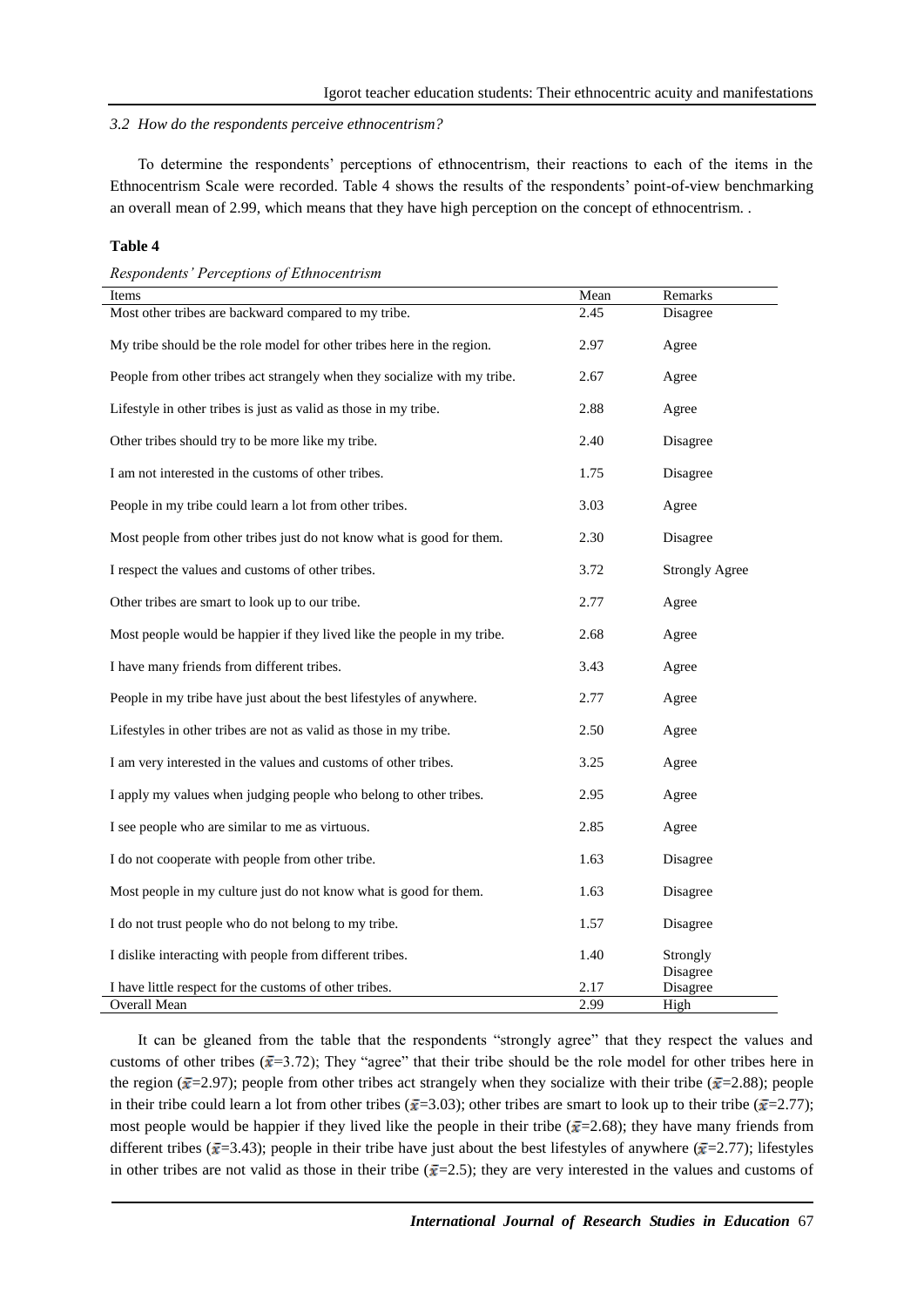other tribes ( $\bar{x}$ =3.25); they apply their values when judging people who belong to other tribes ( $\bar{x}$ =2.95); and see people who are similar to them as virtuous ( $\bar{x}$ =2.85). Meanwhile, they "disagree" that most other tribes are backward compared to their tribe ( $\bar{x}$ =2.45); other tribes should try to be more like their tribe ( $\bar{x}$ =2.40); are not interested in the customs of other tribes ( $\bar{x}$ =1.75); most people from other tribes just do not know what is good for them ( $\bar{x}$ =2.30); they do not cooperate with people from other tribe ( $\bar{x}$ =1.63); most people in their culture just do not know what is good for them ( $\bar{x}$ =1.63); they do not trust people who do not belong to their tribe ( $\bar{x}$ =1.57); and have little respect for the customs of other tribes ( $\bar{x}$ =2.17). They also "strongly disagree that they dislike interacting" with people from different tribes.

The overall mean of 2.99 indicates that the respondents have high degree of agreement on the items that indicate ethnocentrism. This means that the respondents have high regard of their tribe and consider themselves as superior over other tribes, although their responses to some items in the scale show that they are open to other cultures or they appreciate the cultures of others, such as "Lifestyle in other tribes is just as valid as those in my tribe"; "I am very interested in the values and customs of other tribes", and the like. In other words, the respondents respect the customs, traditions, values, and lifestyles of other tribes, while they remain proud and live by their own culture. According to Chen and Starosta (2005) ethnocentrism teaches individuals to bond tightly with their group members and to feel proud of their own heritages by subjectively using their cultural standards as criteria for interpretation and judgments in intercultural communication. For culture to survive, a certain degree of ethnocentrism from its members is necessary. However, when ethnocentrism grows to a certain level, it will become a barrier for communication among people from different cultures. Ethnocentrism at a certain level leads persons to use their own group as the center of viewing things, which tends to develop prejudice by judging other groups as inferior to their own.

#### *3.3 To what degree do the respondents manifest ethnocentrism?*

To answer the question, the mean response to each item in the questionnaire was computed. The result appears in Table 5.

## **Table 5**

|  | Respondents' Degree of Manifestation of Ethnocentrism |
|--|-------------------------------------------------------|
|  |                                                       |

| Items                                                                     | Mean | Remarks   |
|---------------------------------------------------------------------------|------|-----------|
| I use my own dialect when speaking.                                       | 3.27 | Often     |
| I wear clothing printed with the nature of my tribe.                      | 3.07 | Often     |
| I actively participate in all activities which involve my tribe.          | 3.38 | Often     |
| I prefer people within my tribe to be my peers.                           | 2.60 | Often     |
| I tease those of other culture by throwing jokes (kantiaw)                | 1.80 | Sometimes |
| I judge other tribes using my tribe as standard.                          | 1.63 | Sometimes |
| I discriminate people in other tribes.                                    | 2.47 | Sometimes |
| I respect people in my tribe than the other tribes.                       | 2.38 | Sometimes |
| I prefer songs sang in my dialect.                                        | 2.60 | Often     |
| I vote for politicians who belong to my tribe.                            | 2.43 | Sometimes |
| I argue with other tribes when they belittle my tribe.                    | 2.53 | Often     |
| I do not socialize with people in other tribes.                           | 1.98 | Sometimes |
| In engaging in relationships, I prefer those who also belong to my tribe. | 2.22 | Sometimes |

68 *Consortia Academia Publishing* (A partner of *Network of Professional Researchers and Educators*)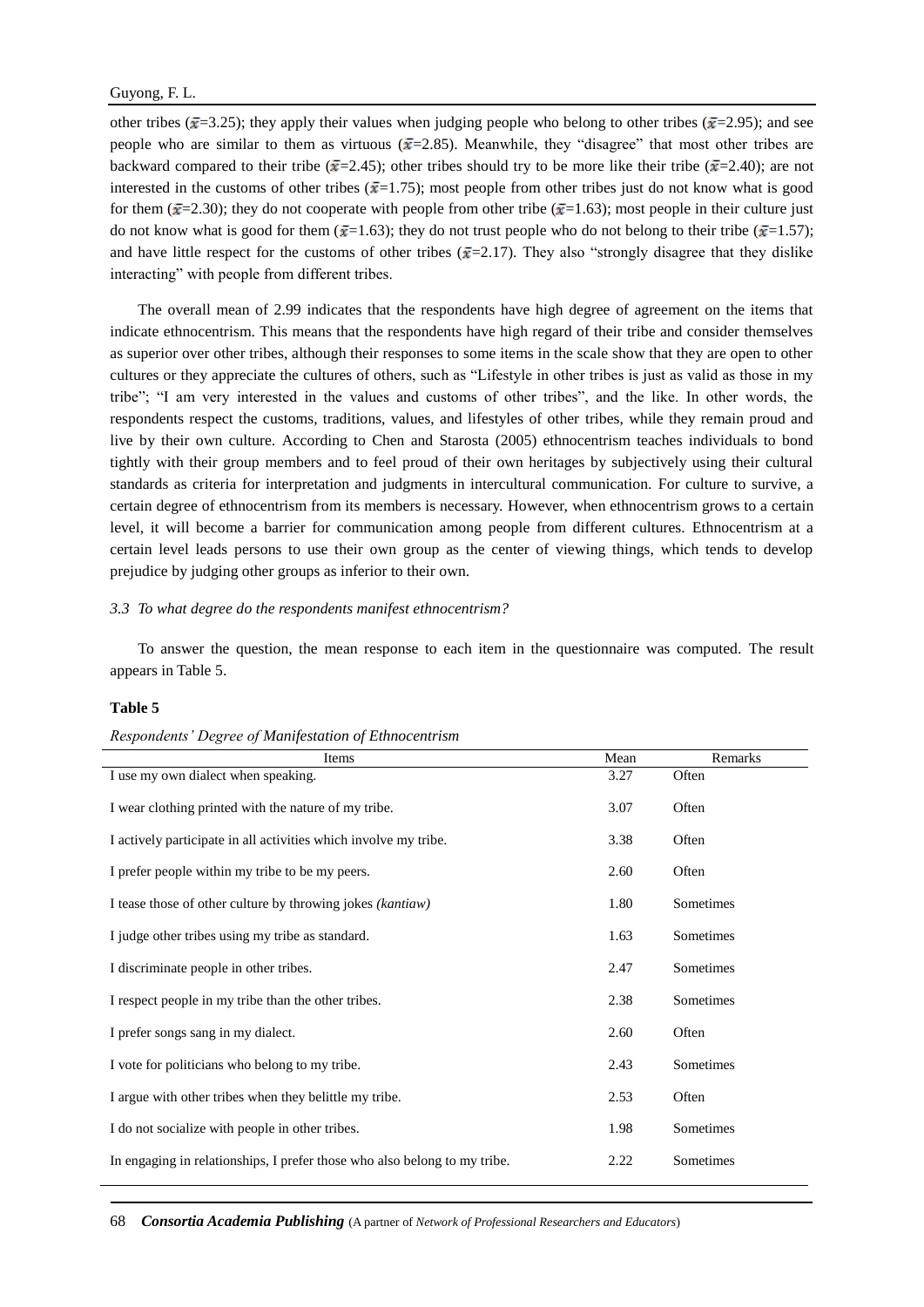Igorot teacher education students: Their ethnocentric acuity and manifestations

| I do not talk to people of other tribes  | 2.00 | Sometimes |
|------------------------------------------|------|-----------|
| I prefer teachers who belong to my tribe | 1.95 | Sometimes |
| Overall Mean                             | 2.42 | Moderate  |
|                                          |      |           |

As displayed in Table 5, the respondents moderately manifest ethnocentrism as indicated by the overall mean of 2.42. This means that they "often" use their own dialect when speaking ( $\bar{x}$ =3.27); wear clothing printed with the nature of their tribe ( $\bar{x}$ =3.07); actively participate in all activities which involve their tribe ( $\bar{x}$ =3.38); prefer people within their tribe to be their peers ( $\bar{x}=2.60$ ); prefer songs sang in their dialect ( $\bar{x}=2.60$ ); and argue with other tribes when they belittle their tribes ( $\bar{x}$ =2.53). The respondents also admit that they "sometimes" tease those of other cultures by throwing jokes ( $\bar{x}$ =1.80); judge other tribes using their tribe as standard ( $\bar{x}$ =1.63); discriminate people in other tribes ( $\bar{x}$ =2.47); respect people in their tribe than the other tribes ( $\bar{x}$ =2.38); vote for politicians who belong to their tribe ( $\bar{x}$ =2.43); do not socialize with people in other tribes ( $\bar{x}$ =1.98); prefer those who belong to their tribe when engaging in relationship ( $\bar{x}=2.22$ ); do not talk to people of other tribes ( $\bar{x}=2.00$ ); and prefer teachers who belong to their tribe ( $\bar{x}$ =1.95).

The moderate manifestation of ethnocentrism among the respondents could be attributed to their level of education and exposure to an environment other than their own. While they show a sense of pride when they speak in their own dialect, wear clothing of their own prints and designs, participate in activities involving their tribe, mingle with peers of their own tribe, prefer songs in their own dialect, and defend their tribe when this is belittled by others, they, at times also demonstrate prejudices or bias for other tribes by "making *kantiaw*", discriminate them, not socializing with them, among others. It can be inferred, however, that the moderate manifestation of ethnocentrism among the respondents due to their learning experiences and those in the outside world might lead to acceptance of cultural diversity or what Ronquillo et al. (1999) call cultural relativism. This means "there is an attempt to do what is good for them and that they believe each group's solution to the tasks of survival are as valid as those of others. Lin and Rancer (2003) support these statements, saying that ethnocentrism might potentially bring about positive outcomes such as patriotism and willingness to sacrifice for one's group. But with high level of ethnocentrism, there is a tendency to misperceive people from other groups and misinterpret their behavior, and create social distance in interaction among people from different cultures, which make cross-cultural communication dysfunctional. (Gudykunst & Kim, 2002).

# *3.4 How do the respondents evaluate the degree of influence that media family orientation, members of the tribe, peers, and environment have on ethnocentrism?*

In order to answer this problem, the respondents were asked to evaluate the extent of influence that the constructs considered have on ethnocentrism, from very influential, influential, less influential, and no influence. The mean of their responses was computed, the result of which is shown in table 6.

# **Table 6**

| Influence                 | Mean | Remarks          | Rank |
|---------------------------|------|------------------|------|
| Media                     | 3.62 | Very influential |      |
| <b>Family Orientation</b> | 3.77 | Very influential |      |
| Members of the tribe      | 3.52 | Very influential |      |
| Peers                     | 3.43 | Influential      |      |
| Environment               | 3.75 | Verv influential |      |

*Respondents' Evaluation of the Degree of Influence according to Identified Constructs*

As reflected in the table, family orientation emerged to be very influential in ethnocentrism – or the most influential with a mean of 3.77; followed by environment with 3.75; media with 3.62 and members of the tribe with 3.52, ranked second, third, and fourth, respectively. Peers surfaced to be influential with 3.43 and ranked fifth.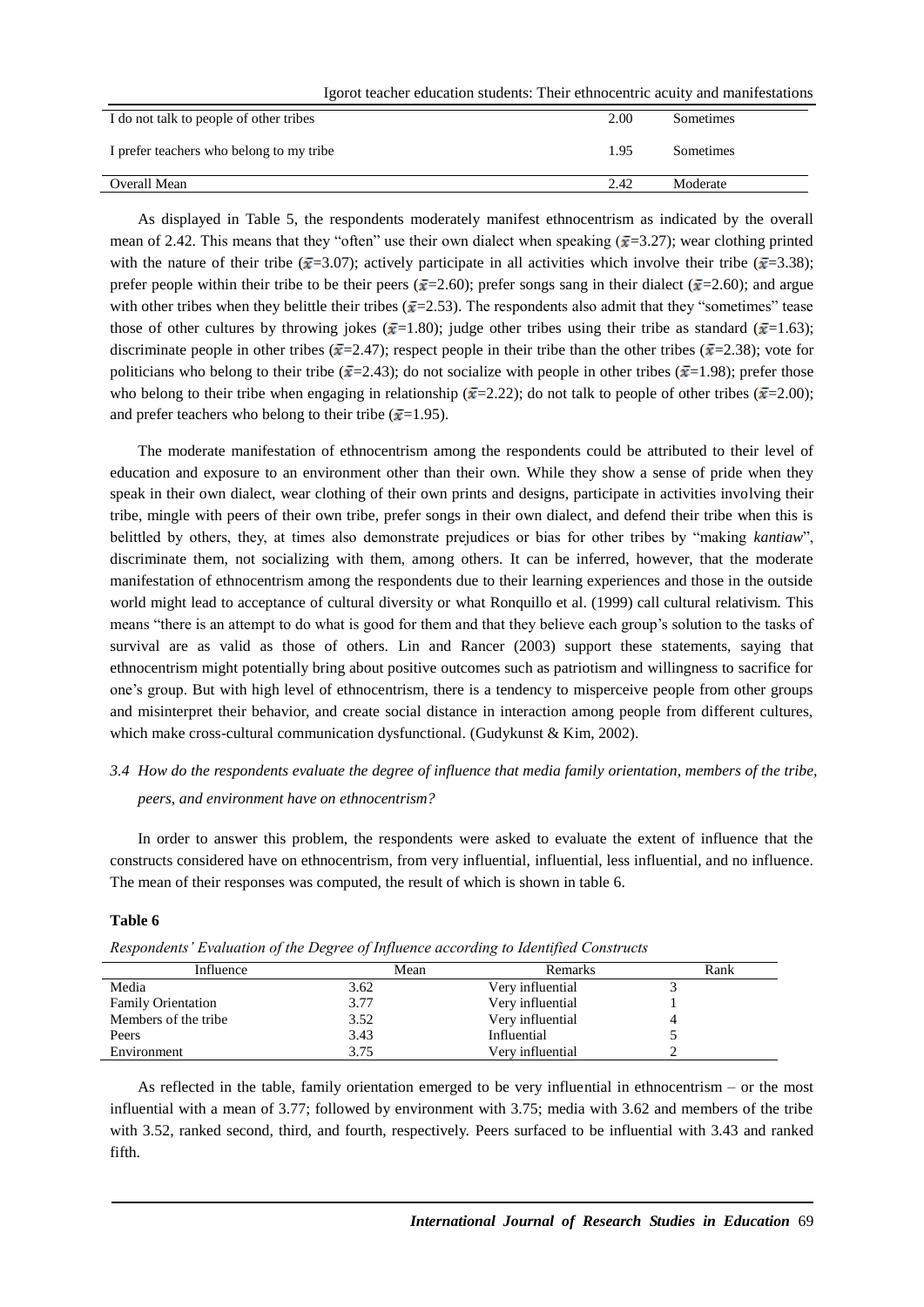That family orientation ranks first as an influence upon ethnocentrism is best logical because attitudes and values spring from common life – the family. The family is the basic unit of the society where children learn their first lessons on positive attitudes and desirable values. Children are brought up according to what their parents believe in, what they do, and what they say. In other words, the parents are the role models in the family so that when their children grow up and move out to a newer and bigger environment, they can survive. So, the family orientation as regards ethnocentrism begins in the home. The feelings and attitudes that exist in the family are the same as those the children will believe and manifest.

These statements run parallel with the insight of Ronquillo et al. (1999) that in their early years, children take their lessons from their parents – their role models. They learn to see themselves in their parents' perspectives. In the process, they internalize their parents' values and attitudes incorporating them in their own personalities. The fundamental values of love, honesty, charity, hope, truth, fairness, respect for others and worship of God are learned in the family (Cueto et al, 2019). Parents attempt to teach their children what they believe is required for success later on in their lives.

Environment emerged as second very influential on ethnocentrism. Environment, which include school, community, church and the like exert great influence on ethnocentrism since, individuals are exposed to different attitudes and behaviors. For instance, people in the rural areas might be more ethnocentric than those in the urban areas. Individuals who are confined in their own group will naturally behave and live according to what they see in their own group. In contrast, those who live in urban areas are more exposed to the culture of others, hence they tend to adapt some of other's way of life. Those who are in school, for example are reoriented or introduced to other cultures, thus reducing their level of ethnocentrism.

According to Ronquillo et al. (1999), the school represents the formal process of transmitting the culture of the group. Formal training of the young for participation in the adult world is carried out by professional teachers. They provide guidance and skills in learning the culture of society but also the knowledge and skills preparatory to earning a living. The school prepares the individual to perform successfully different roles they have to assume as members of society. This includes teaching individuals the behavior acceptable in public life and public virtues like public service, patriotism, respect for authority and others.

Media ranked third as very influential on ethnocentrism. It could be that because different forms of media – T.V., radio, papers and gadgets of all sorts – are prevalent, people are abreast of new culture that they somehow appreciate or accept. So those who are exposed to media tend to be less ethnocentric than those who are not. To this, again Ronquillo et al. (1999) agree that mass media exert a very powerful influence in the socialization of the young. Ranking fourth as very influential are the members of the tribe. This means that if the members of the tribe are cohesive or loyal to one another, chances are they.

#### **4. Conclusions and Recommendations**

Based on the findings of the study, it is concluded that most of the respondents were born in Sta. Fe, Nueva Vizcaya, most of them are Kalanguya and Roman Catholics. Further, the respondents have high level of agreement on the indicators of ethnocentrism, as indicated by the overall mean of 2.99. Likewise, respondents' have a moderate degree of manifestation for ethnocentrism, as evidenced by the overall mean of 2.42. Finally, family orientation ranks as the most influential on ethnocentrism followed by environment, media, members of the tribe and peers in that order. All exert influence on the respondents' manifestation of ethnocentrism.

Since the respondents have high agreement on the indicators of ethnocentrism, that is, they believe in ethnocentrism, the advantages and disadvantages must be discussed thoroughly in class, especially in sociology or psychology classes and whenever appropriate so that there would be a balance of ethnocentrism and cultural relativism. More activities must be initiated and regularly undertaken to lessen the level of manifestation of ethnocentrism. In this modern world, being confined to one's own culture might become a barrier in reaching new horizons for improvement in one's life.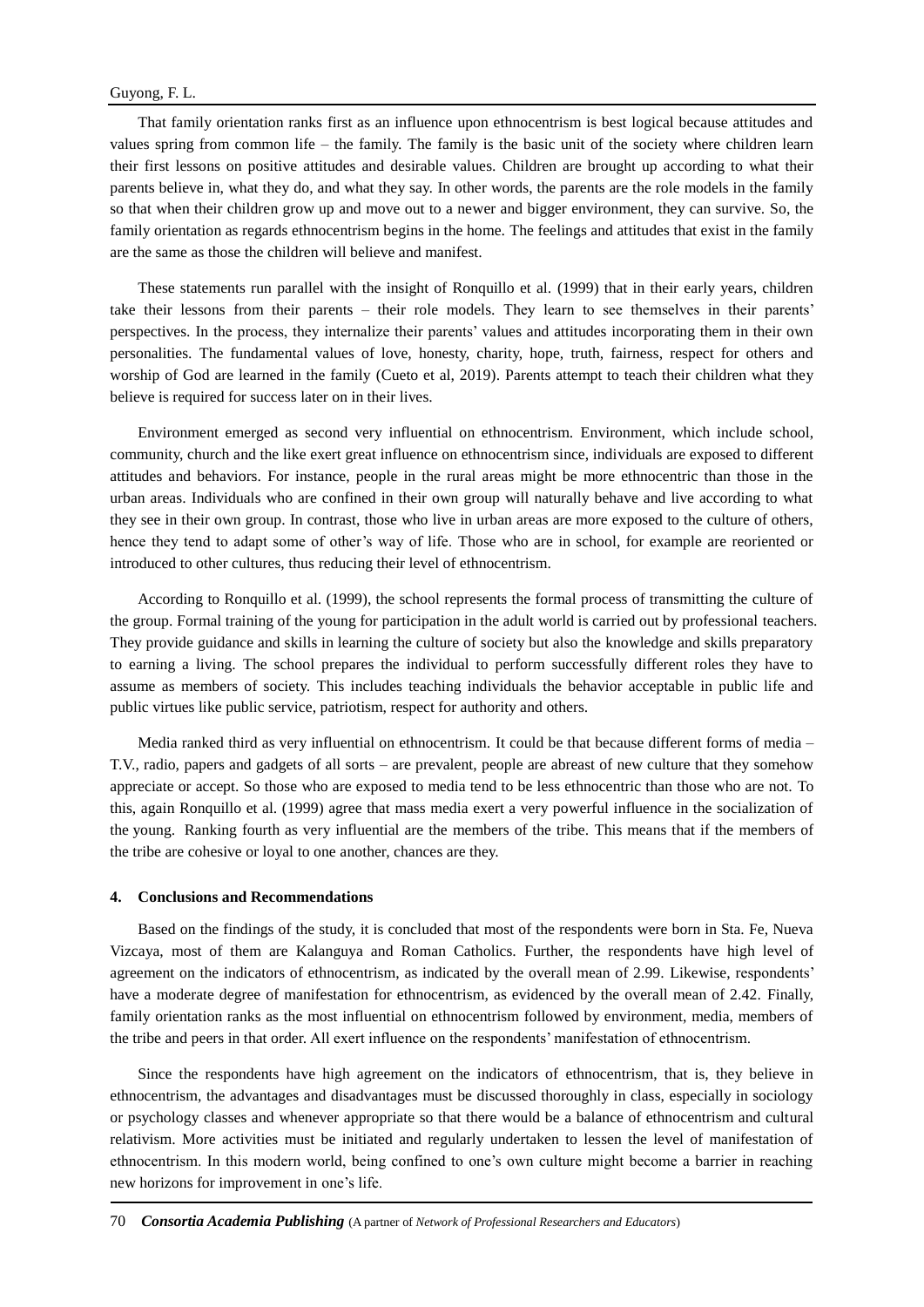Since there are organizations in NVSU specifically for each indigenous group, their activities should be judiciously monitored in order that conflict between and among them is avoided. They should be encouraged to cooperate with one another, to respect each other's culture and to interact effectively to bring about a better, more harmonious relationship in the University. Future Researchers may dwell on the same concepts of the study however; they may consider other group of respondents and a larger research setting. Hence, they may also consider other factors that may influence people's point-of-view of ethnocentrism, which may validate or negate some findings of the study.

# **5. References**

- Axelrod, R. et al. (2003). *The Evolution of Ethnocentric Behavior.* Midivest Political Science Convention, Chicago.
- Bennett, J. M., & Bennett, M. J., (2004) *Developing intercultural sensitivity: An Integrative approach to global and domestic diversity. Handbook of intercultural training.* Thousand Oaks, CA: Sage.
- Berry, J. W., & Kalin R. (1995). Multicultural and ethnic attitudes in Canada: An overview of the 1991 national survey. *Canadian Journal of Behavioral Science*.
- Cashdan, E. (2001). Ethnocentrism and Xenophopia: A Cross-Cultural Study. *Current Anthropology*.
- Chen, G. M., & Starosta, W. J. (2000). *Intercultural Sensitivity. Intercultural Communication: A reader.* Belmont, CA: Wadsworth Publishing Company.
- Coenders, M., et al. (2004). *Resistance to the Presence of Immigrants and Refugees in 22 Countries. Nationalism and Exclusion of Migrants: Cross-National Comparisons*. Aldershot: Ashgate.
- Cottle, S. (2000). *Media Research and Ethnic Minorities: Mapping the Field.* Ethnic Minorities and the Media.
- Cueto, A., & del Castillo, F. (2019). Perspectives on Kabanalan (Holiness) among Filipino Young Professionals: Implications in Theology and Catholic Education.
- Hainmueller J., et al. (2007). *Educated Preferences: Explaining Attitudes toward Immigration in Europe*. International Organization.
- Hooghe, M. (2008). *Ethnocentrism*. International Encyclopedia of Social Sciences. Philadelphia: Mac Millan Reference.
- Hooghe, M. et al. (2007). *Diversity, Multiculturalism and Social cohesion: Trust and Ethnocentrism in European Societies Belonging? Diversity, Recognition and Shared Citizenship in Canada, Montreal, Quebec.* Canada: Institute for Research on Public Policy.
- Howard, J. A. (2000). Social Psychology of Identities. *Annual Review of Sociology*.
- Kim, S., Kim, H., & Choe, Y. (2006). An exploratory study on cultural differences between Koreans, Japanese and Native speakers of English. *Human Communication.*
- Kunovich, R. M. (2004). *Social Structural Position and Prejudice. An Exploration of Cross-National Differences in Regression Slopes*. Social Science Research.
- Kurzban, R. J. et al., (2001). Can race be erased? Coalitional computation and social categorization. *Proceedings of the national Academy of Sciences*.<http://www.pnas.org/cgi/reprint/98/26/15387.pdf>
- Law, I. (2002). *Race in the News*. Hampshire: Palgrave.
- Lin, Y., & Rancer Q. (2003). Ethnocentrism, intercultural communication apprehension, intercultural willingness-to-communicate and intentions to participate in an intercultural dialogue program: Testing a proposed model. *Communication Research Reports*.
- McLaren, L., et al. (2007). Resources, Group Conflict and Symbols: Anti-Immigration Hostility in Britain. *Political Studies*.
- Meuleman, et al. (2009). Changing Attitudes toward Immigration in Europe, 2002- 2007. A Dynamic Group Conflict Theory Approach. *Social Science Research.*
- Neuliep, J. W., et al. (2001). A cross-cultural comparison of ethnocentrism among Japanese and United States college students. *Communication Research Reports*.
- Peng, S. (2006). *A comparative perspective of intercultural sensitivity between college students and multinational employees in China.* Multicultural Perspectives.